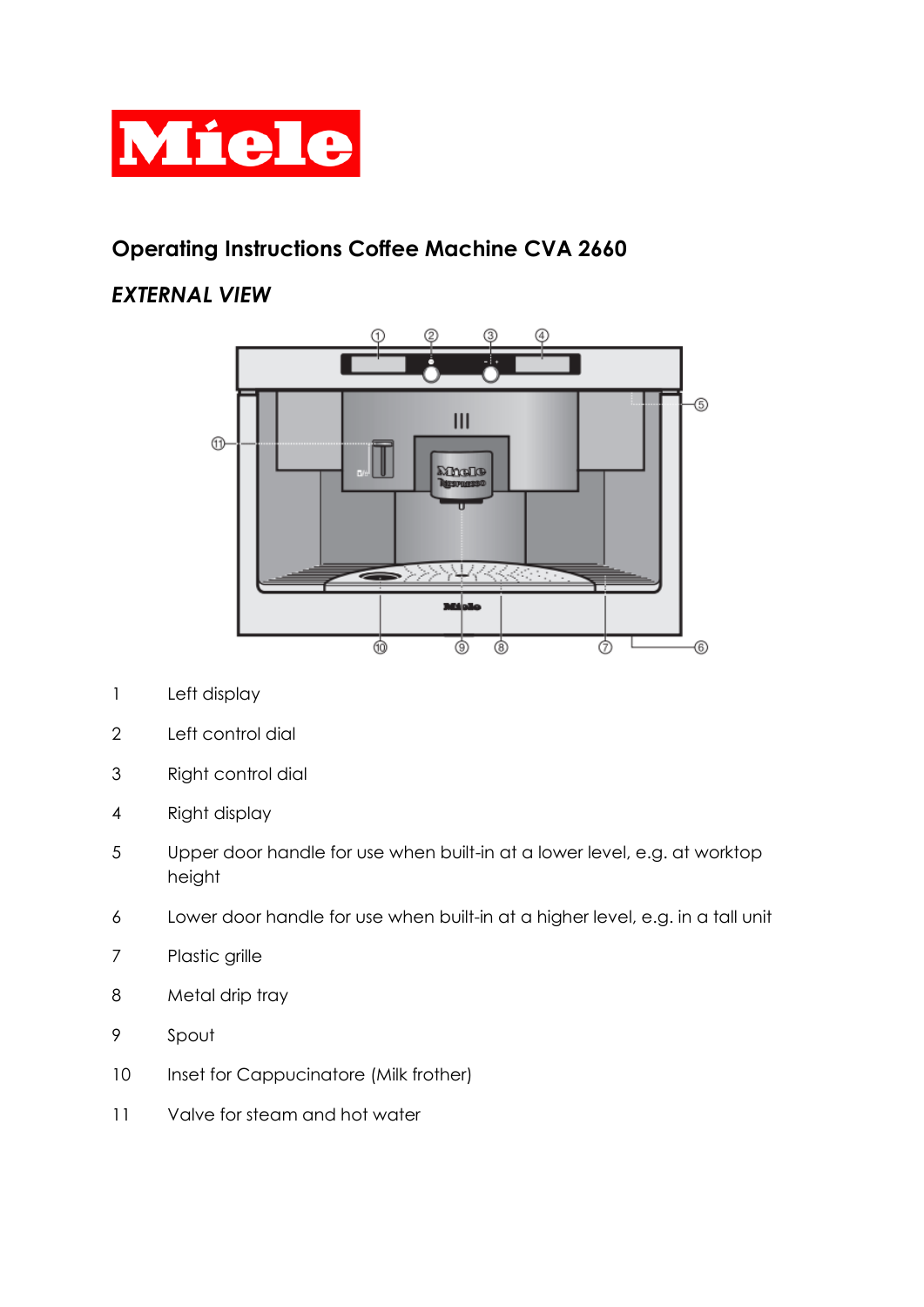

- 12 Capsule plate (replaced with the descaling funnel when descaling is carried out)
- 13 Brew unit
- 14 Capsule magazine
- 15 Magazine runners
- 16 Water container
- 17 Drip tray with grid
- 18 Waste container

#### *LEFT CONTROL DIAL*

The dial can be pressed and turned.

Pressing the dial – switches the appliance on and off.

Turning the dial – selects a programme stage or setting.

#### *RIGHT CONTROL DIAL*

This dial can also be pressed and turned.

- Turning the dial calls up a programme stage or a setting.
- Pressing the dial starts and halts drink preparation

selects a programme stage so that it can be altered and customised, and saves a setting so that the setting is stored in memory when the appliance is switched off.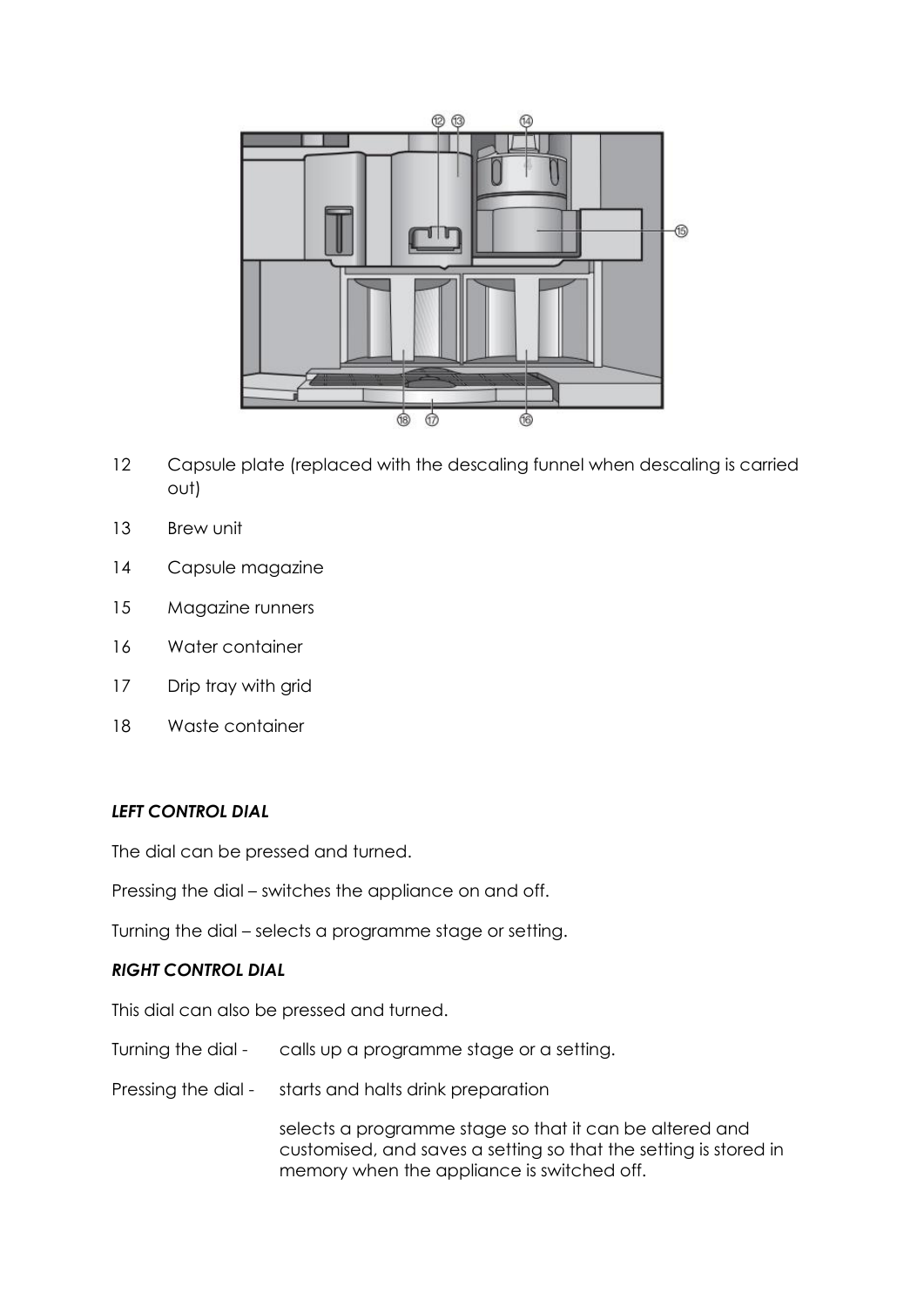### *SWITCHING ON*

Press the left-hand dial - The left display will light up



In the right display the following will light up



This is a reminder to fill with fresh water however please note that capsules and water is pre-filled for your convenience

The following message will appear



It will perform a hot water rinse, please place a cup under the spout in the centre of the machine

You will see the following message appear



Water will run out of the spout. You will hear the capsule magazine moving into position. The right display will then show



Place a cup under the two coffee dispensers.

Turn the right control dial to the required size of coffee and then press the control dial.

The drink you have selected will then run out of the spout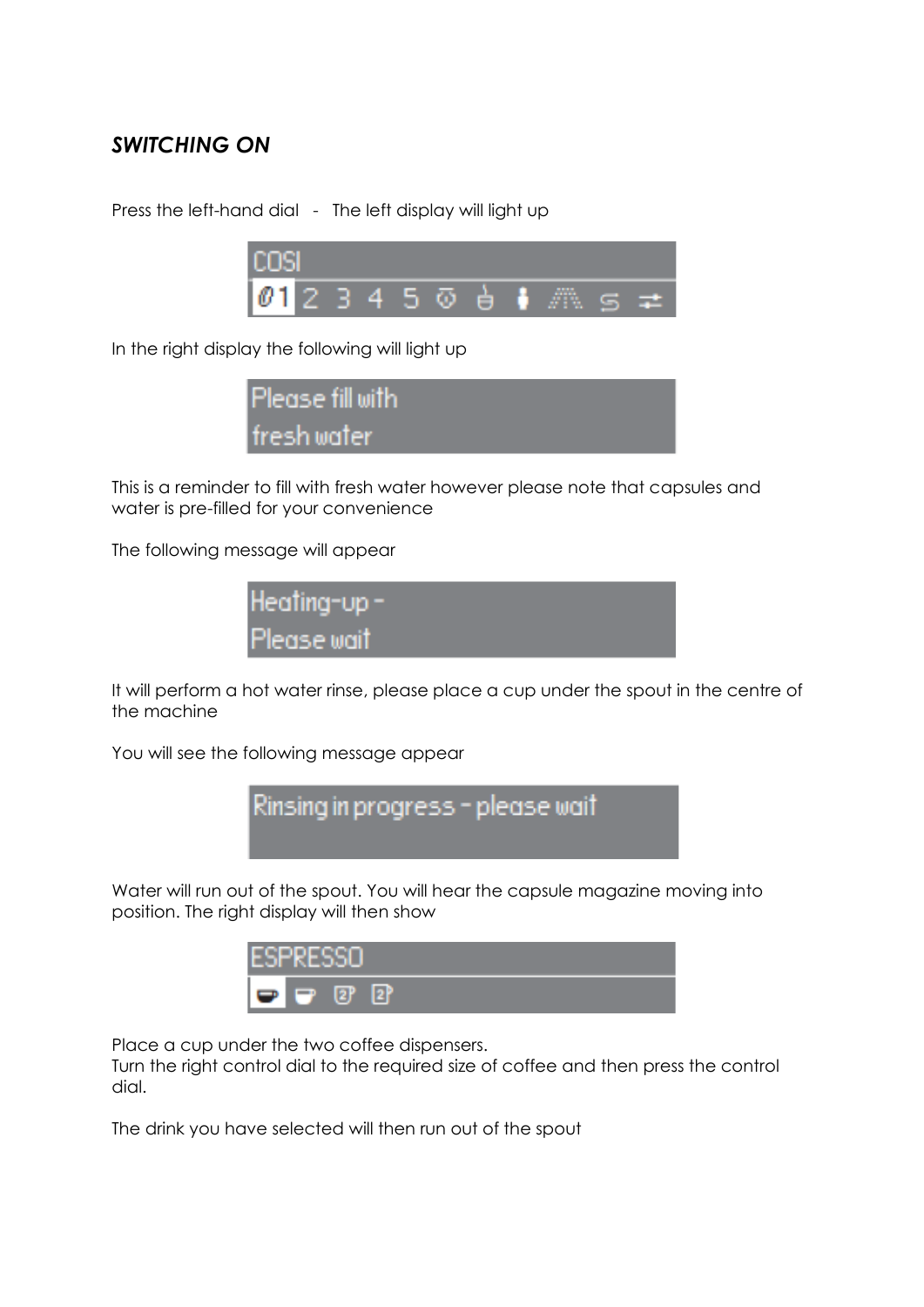### *STEAMING MILK*



The milk front has a valve ( 1 ) above the handle and a spout for the froth in the lid ( 2 )

Turning the valve, controls the amount of steam released. Turn it towards ( 1 ) for less froth and towards ( 2 ) for more froth.





Fill the milk frother a up to the top mark with cold milk, fit the lid, and place it in position on the drip tray

Turn the froth spout so that you can pour the frothed milk into the cup Turn the left control until it reads: